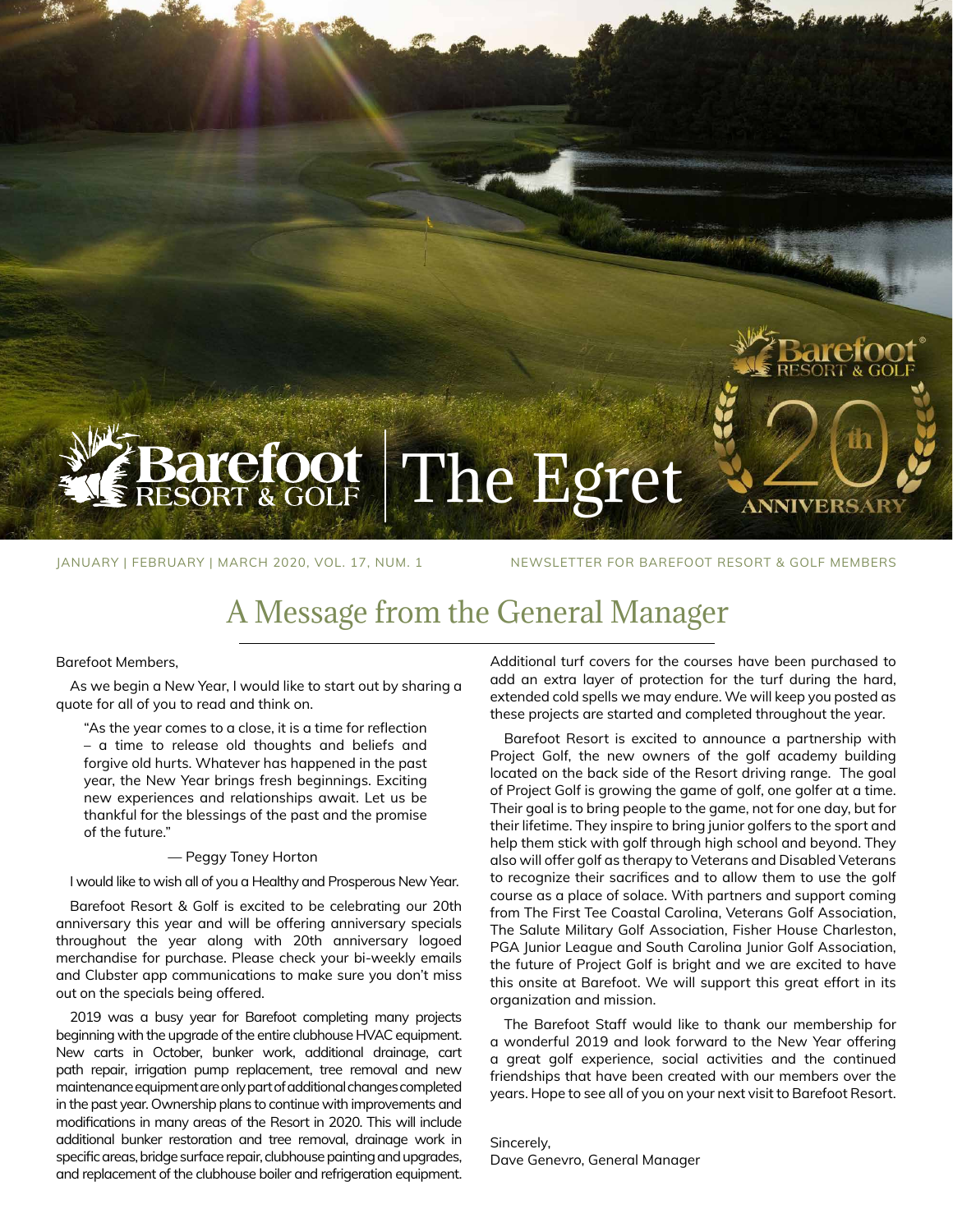#### Sunny Weather brings great competition for the 2019 Member-Member Tournament

With a field of 72 participants, the 2019 Member-Member Tournament, held on November 9th, commenced with a 10:00 am shotgun start on the Norman course. Competition was fierce between each flight with the challenging format of nine-hole best ball and nine-hole scramble, followed by a 3-hole alternate shot shootout to determine an overall champion. Following the 18-hole competition, Food and Beverage served up a wonderful lunch of bbq chicken, marinated steak, rigatoni with meatballs and sausage, salad bar, veggies, baked beans, mashed potatoes, cookies, and brownies while tournament officials determined flight winners, who would "playoff" to determine the overall champion. First and Second place for the Men's Flight were: First- Bob Ensey and Rich Einhorn; Second- Greg Lee and Bob Zizza. First and Second place for the Mixed Flight were: First- Gail Dembo and George Mullaney; Second – Theresa and Kasey McKeon. These four teams went head to head in a 3-hole shootout with First place going to Gail Dembo and George Mullaney crowning them the 2019 Member-Member Champions!



2019 Winners Gail Dembo and George Mullaney

### Tidewater Travel Day

Stunning views and breathtaking beauty combined with a variety of challenging holes has led to Golf Writers labeling Tidewater "The Pebble Beach of the East". Tidewater Golf Club & Plantation has long been one of the most sought after places to play on the Grand Strand. The scenery is extraordinary as the property sits on bluffs overlooking the Intracoastal Waterway, Atlantic Ocean and salt marshes of Cherry Grove Inlet. Tidewater offers the perfect combination of natural beauty and challenging play. The variety provided by five sets of tee boxes allows all levels of players to fully enjoy their round. A perennial favorite of media and golfers who participate in golf course rankings, Tidewater consistently receives high praise and awards. Tidewater has been ranked multiple times in the top 100 public golf courses by Golf Digest. Most recent, Tidewater was ranked #7 in the state of South Carolina by Golfweek Magazine in 2015 and 2016. For the March 2nd travel day head pro Chris Cooper is offering Barefoot Resort Members a very special rate of \$49 per player and prime tee times beginning at 9:39 A.M. Members can either call the Resort Pro Shop 843-390-3200 or sign up in the Resort Clubhouse in person. Book early and ensure



Tidewater - Aerial View of Numbers 12 & 13

your space for one of the best golfing experiences on the Strand. Sign- up deadline is February 26, 12:00 noon. We prefer reservations by foursome but will place singles on a waiting list. A strict 48-hour cancellation policy is in effect.

#### Current Information

The Membership Department is determined in making sure that all communication to the Members of Barefoot Resort is received. If you have recently moved, changed phone numbers or email address, including spouses' information, please contact the Membership Department with the updated information as soon as possible by calling 843-390-3207 or email membership@barefootgolf.com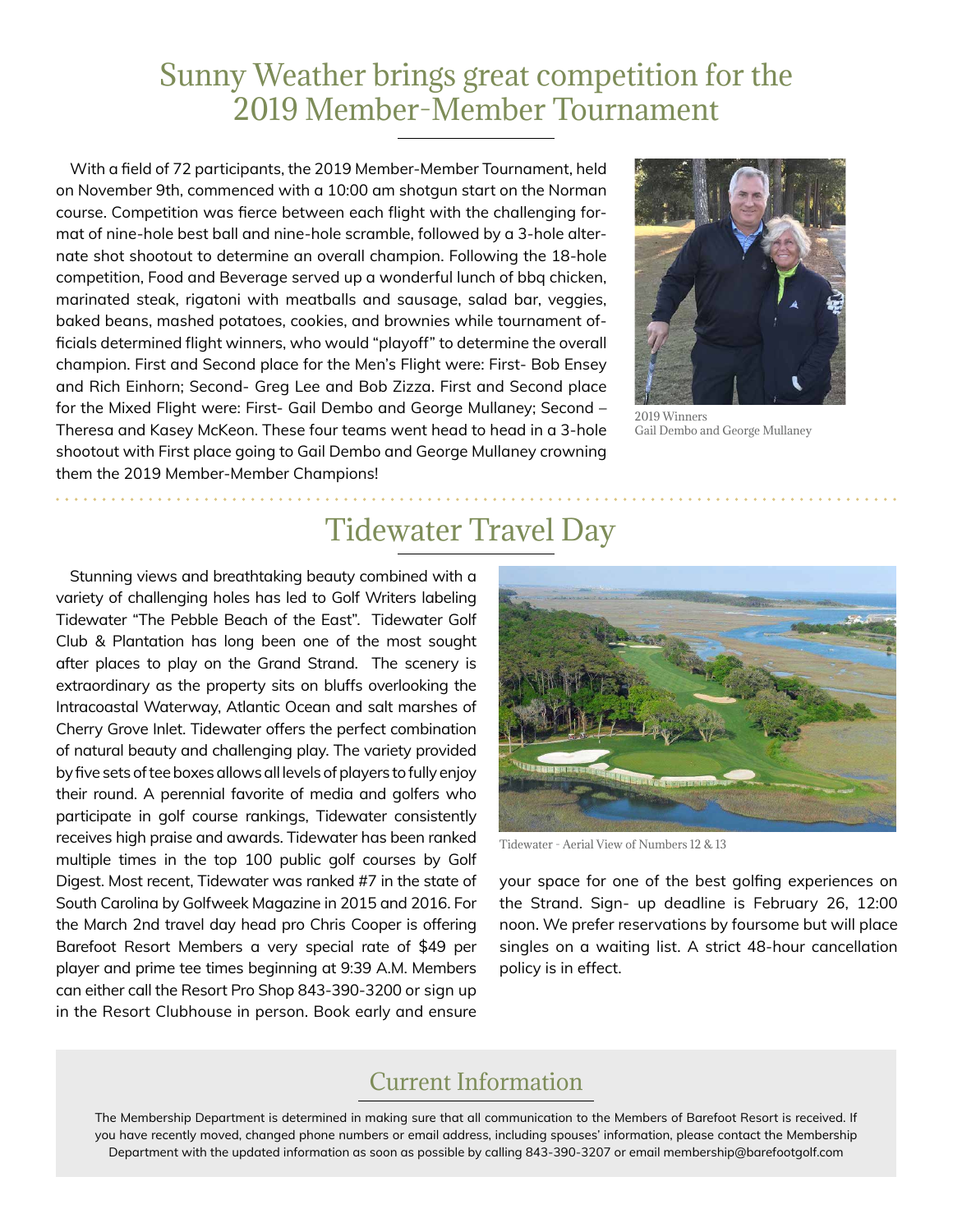#### New Year's Resolution – An Improved Golf Game (Dyer Golf Academy)

We at the Golf School hope you have had a great Christmas and New Year and entered 2020 with a drive ready for your best golfing year. How many times have we all said to ourselves, "This is going to be the year when I am definitely going to work on improving all aspects of my golf game," or "This is the year I'm going to learn to play golf"? The Dyer Golf Academy at the Barefoot Resort Driving Range, led by Alasdair and Katie Dyer, is the place to get your resolution started.

If you are hesitant to jump in full bore with individual lessons, their clinics held at 10:00 AM every Monday, Wednesday and Friday with a special Barefoot Member Clinic on Thursday is a great way to gradually explore instruction. Cost is only \$20 per person and you just show up at the range without any reservation necessary. Junior clinics are also offered on Sundays from 12:00 noon until 1:30 PM. Individual lessons are available 7 days a week and you are able to choose from a half hour

lesson to a 9 hole playing lesson amongst many other choices. Whatever you would like to structure a lesson to be just let us know and we can accommodate you.

Looking for anything Callaway? The Dyer Golf Academy can beat any local prices so come by and check out the latest 2020 offerings from Callaway Golf. Club fittings are also available by making an appointment. Come and be amazed at what having the correct club or clubs custom made for your game can do for your score. The Dyer Academy looks forward to seeing you in 2020 and to help you enjoy this amazing game even more.

Alasdair Dyer Director of Instruction Dyer Golf Academy Barefoot Resort & Golf 843.902.7306

#### Message from the Superintendent

Dear Members,

The winter season brings with it a shift in maintenance procedures here at Barefoot Resort. We have had a great 2019 season, and with the plans we are looking to implement over the upcoming months, we are looking forward to an even better year in 2020. To give you an idea of what this entails, the following are some of the projects we will be taking on:

- We have purchased more greens covers to add to what we acquired in 2019, which will enable us to protect even more of the surface area on the greens of our four courses.

- Bridge surface repair will begin soon - our hope is that you will notice a smoother ride due to the implementation of a technique in which we will be laying boards vertically across the horizontal boards already in place.

- Continued bunker refurbishment will be taking place, including the removal / replacement of old sand and outdated drainage systems.

- Tree and underbrush growth removal will be a priority. We will also be raising the canopies of the trees that line the courses, allowing more sunlight and air movement to help contribute to the health of the turf.

We will be upgrading our directional signs to make them more aesthetically pleasing and easier to follow, hopefully improving the ease of navigation around the courses. The spring season will be here before we know it, and our staff looks forward to making sure it will be one of the best you've experienced here at Barefoot!

Kind Regards- John Hughes

#### A Message from the Handicap Committee

In January 2020, the World Handicap System will go into effect in the United States. There will be multiple changes with most being handled by the system automatically when posting scores. For events held at home clubs the new adjustments will be administered by the Tournament Director. Members are reminded that it is extremely important that scores are posted the day the round is played.

Handicaps will now be updated on a daily basis instead of bi weekly. We encourage all Members to visit www.usga. org/whs to view all of the changes scheduled to take place in January of 2020. If you have any questions please speak to a Pro Shop Staff member or a member of the Handicap Committee at Barefoot Resort & Golf.